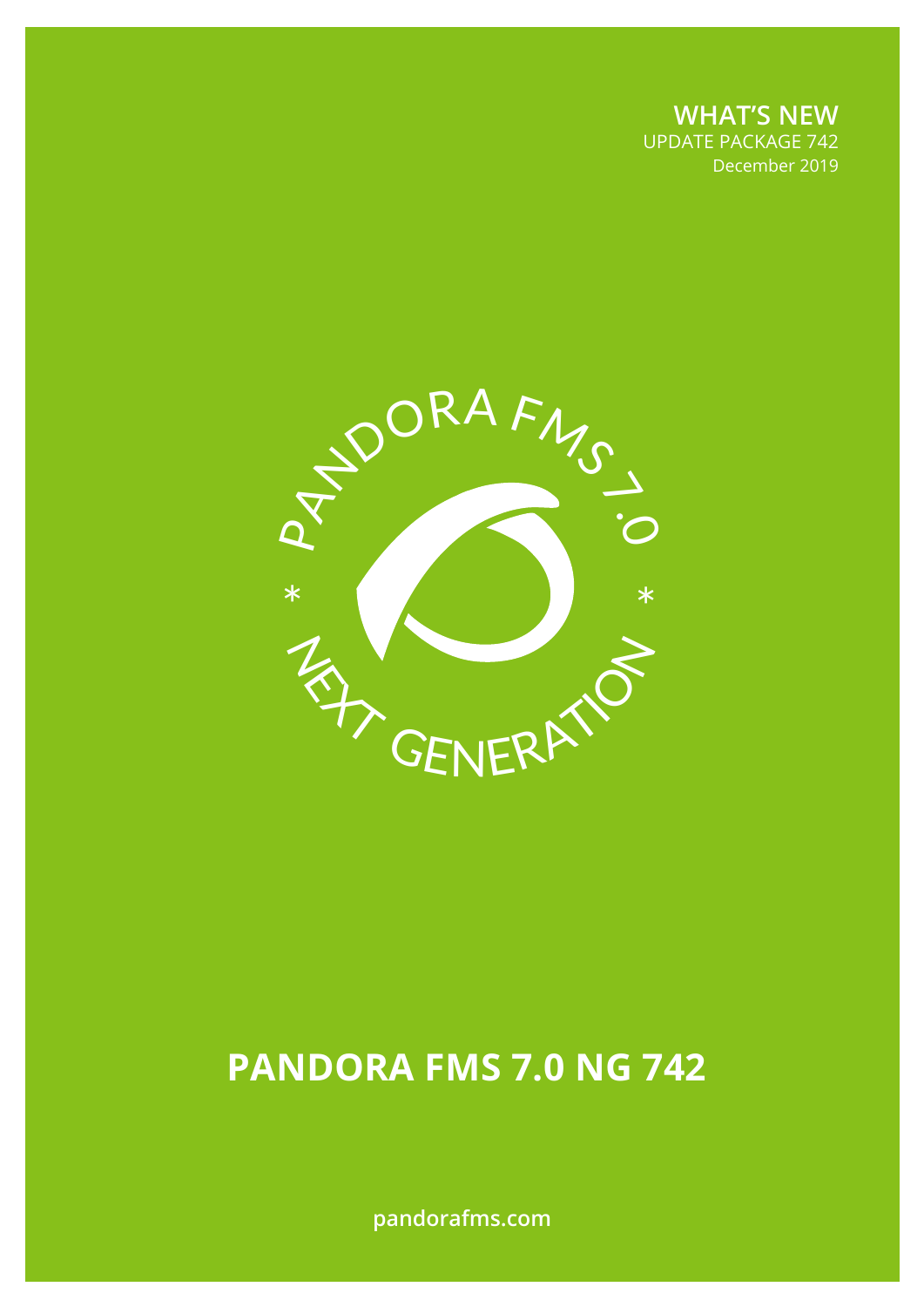## NEW DEVELOPMENTS IN PANDORA FMS

#### **New reports in landscape mode**

Given the needs of Pandora FMS customers, the way in which reports are shown in landscape mode has been enhanced. Thus, SLA reports and graphs will be adjusted to the available space, improving their display.

#### **cURL version update**

In release 742, Pandora FMS will be updated to cURL version 7.65.3, so that it supports the HTTPS protocol.

#### **Grafana integration with Pandora FMS**

Grafana Datasource Extension is the latest addition to the Pandora FMS plugin library. This integration will allow to represent the data obtained through Pandora FMS monitoring modules in Grafana dashboards.

More information in our integration library.

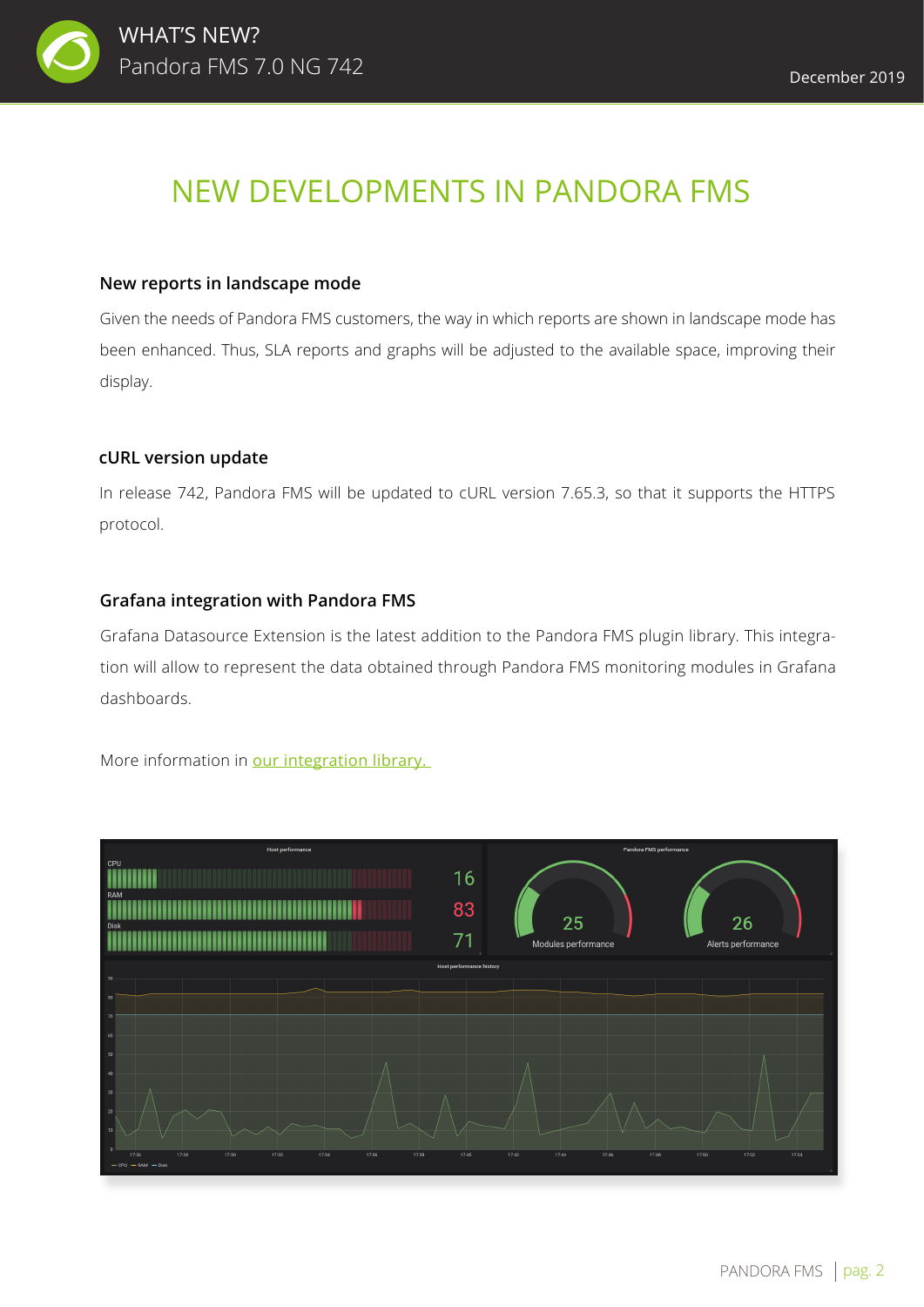

#### **Improvements in report display**

In this update 742, new fonts have been added and their rendering has been improved. The aim of the Pandora FMS team is for users to have some of the best monitoring reports on the market, the most professional and visual ones.

#### **New plugin: RabbitMQ (Enterprise)**

RabbitMQ is an open source message negotiation software that works as a messaging queue manager. It implements the standard Advanced Message Queuing Protocol, and it is within middleware messaging category.

The plugin, developed by Pandora FMS, will allow data to be obtained from monitoring RabbitMQ environments. It will not be necessary to install any additional software, since the information is obtained using the messaging software API.

More information in our library of integrations.

### **Troubleshooting**

- **\*** Fixed bug that prevented saving a backup task when created from Pandora FMS Discovery.
- **\*** Fixed bug in Pandora FMS HA where slave nodes tried to replicate, delete or update data they already had.
- **\*** Fixed issue in network tools that stopped working when agents had more than one secondary IP.
- **\*** Fixed error where the agent's event bar showed them randomly.
- **\*** Fixed bug that affected network maps when removing a node.
- **\*** Fixed error in GIS maps, whereby the information window was not displayed when clicking twice on an element.

**\*** Fixed bug that created empty reports when they were made by means of the SLA-Wizard from the Metaconsole.